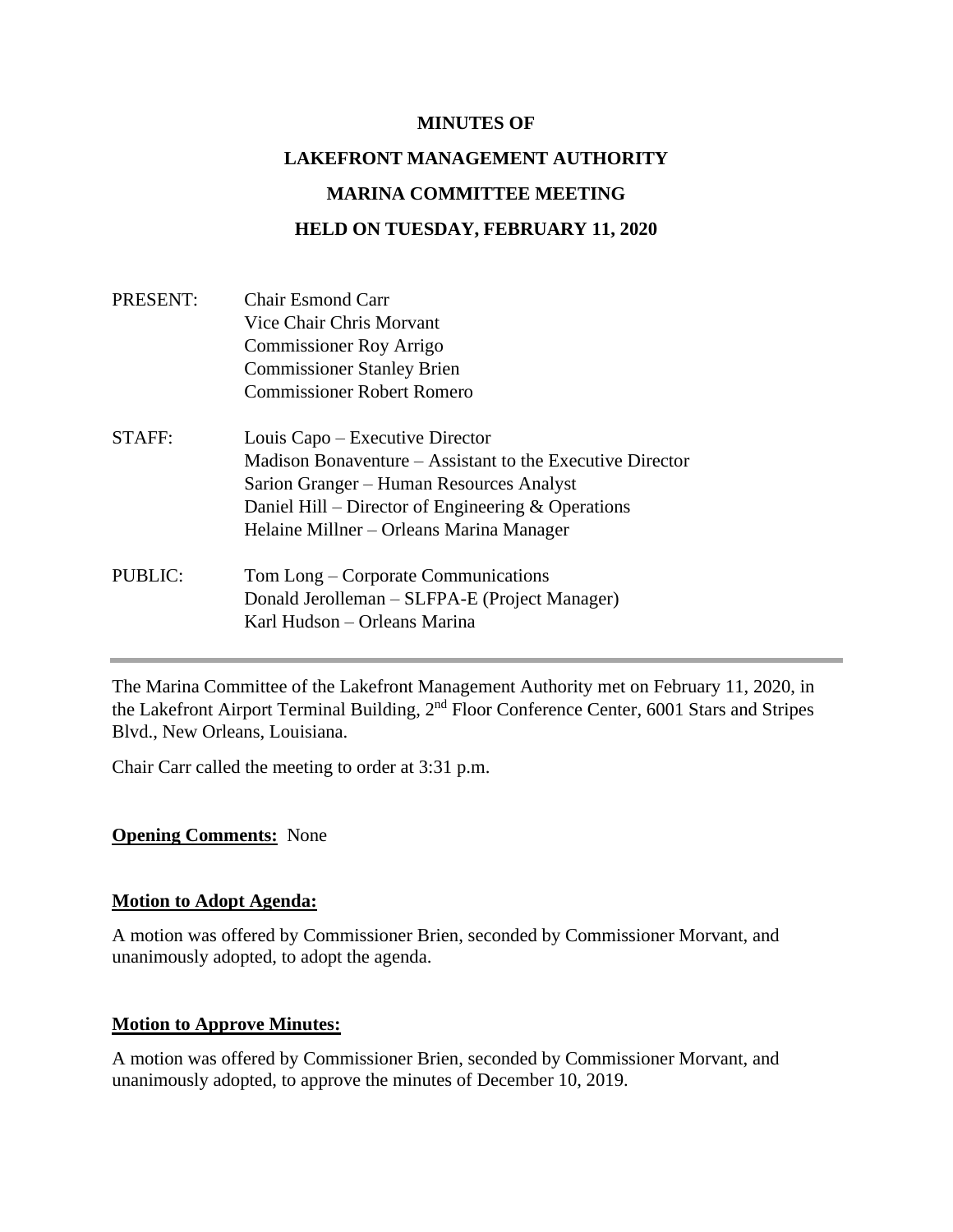# **Director's Report:**

Louis Capo, Executive Director, reported that the fire alarm pull boxes have been repainted and signage has been placed at the Orleans Marina. He stated that all fire extinguishers will be replaced at South Shore Harbor and the Orleans Marina.

Mr. Capo reported that the lights on Pier 1 have been repaired at Orleans Marina.

Daniel Hill, Director of Engineering & Operations, reported that the bathroom vanities in the men's and women's upstairs restrooms have been repaired at the Orleans Marina, the drinking fountains in South Shore Harbor are functional and new counter tops were installed in the laundry room at Orleans Marina.

Mr. Hill reported that an 8-inch water main is broken on Stars & Stripes Boulevard, and a contractor is onboard to directionally drill a new line underneath the road to prevent inconveniencing the tenants at South Shore Harbor and the Federal Aviation Administration (FAA) Tower.

He announced that the general survey has been completed for the parking lot sinkholes in the Orleans Marina. The contractors discovered that 1/3 of the pipes were full of shells and there is a hole in one of the pipes. Mr. Hill stated that the contractors are waiting on the water levels to subside so that they can repair the potholes. In addition, he said a bathymetric survey will be performed along the bulkhead to determine the condition of the bulkhead.

Mr. Hill stated that signage and instructions for use for the oil disposal site at South Shore Harbor will be created and vetted by the Committee.

He announced that he will provide a bid date for the South Shore Harbor Dredging project at the Board Meeting on March 26, 2020.

Mr. Hill stated that a quote package for the repairs of the finger piers is being prepared, and life safety items will be installed on all the piers at South Shore Harbor.

## **Public Comments:** None

# **Old Business:** None

## **New Business:**

# 1) **Discussion regarding updating and revising the annual leases of South Shore Harbor and the Orleans Marina:**

Mr. Capo explained that a clause in the lease states that the Lakefront Management Authority must wait six hours before they can interfere when a vessel is sinking in the Marinas. He stated that this issue encouraged the Authority to update and revise the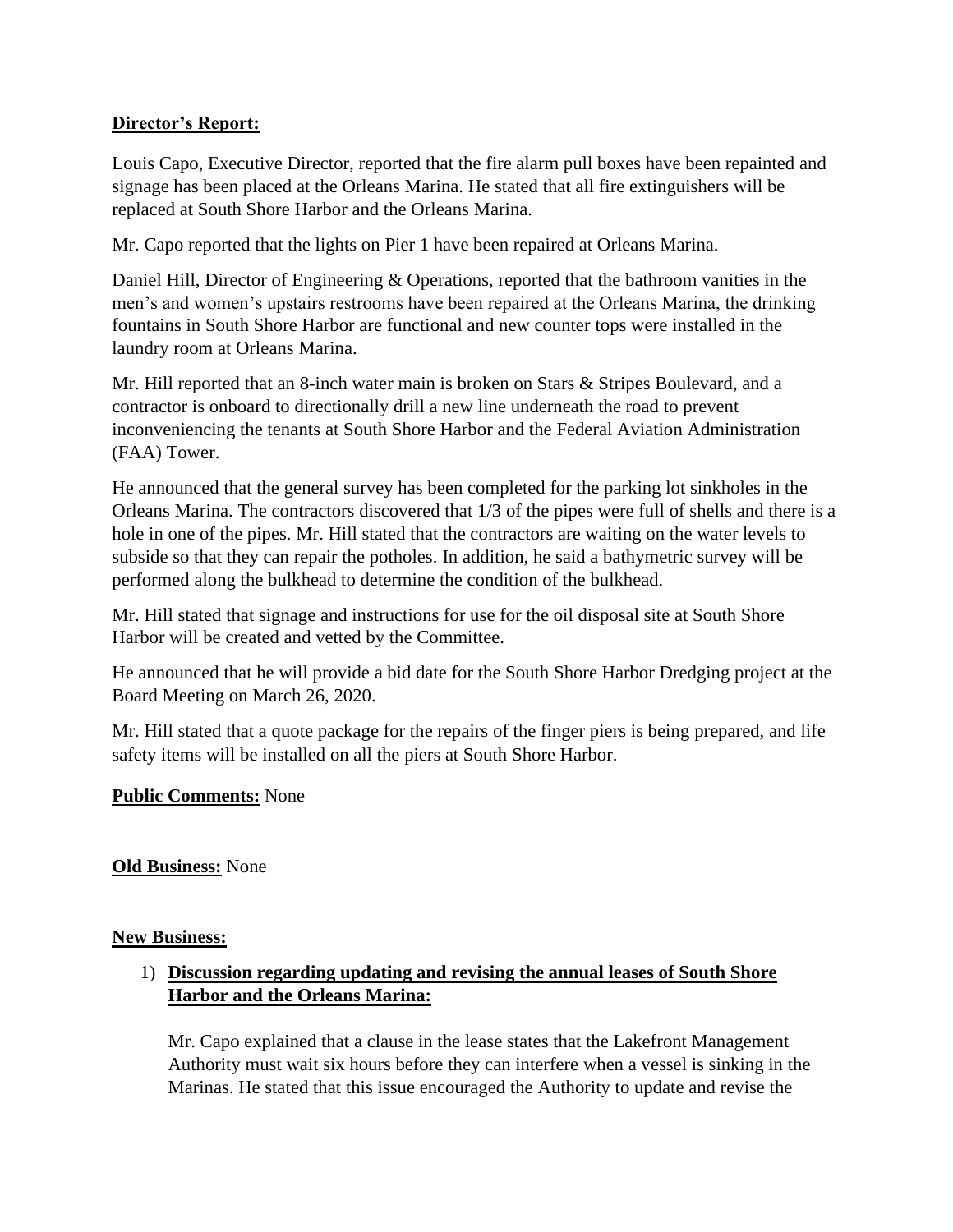annual leases moving forward. Mr. Capo suggested that the Authority should wait an hour before they take action to prevent the vessel from sinking. Gerry Metzger, Legal Counsel, suggested that the Authority expand the provisions of the leases. Commissioner Romero asked how the Authority certifies that the tenant possesses loss provision and liability insurance. Mr. Metzger responded that the tenants must submit loss provision and liability insurance annually to comply with their lease. Mr. Metzger announced that staff will alter the language in the lease and present to the Committee for approval at the next March meeting.

#### 2) **Discussion regarding the purchase of fire extinguishers for the Orleans Marina:**

Mr. Capo explained that if the Authority purchases fire extinguishers for the Orleans Marina and South Shore Harbor, then the project will be over budget. He suggested that the Authority split the project into two separate purchase orders. Commissioner Brien inquired about the lifespan of the fire extinguisher. Daniel Hill, Director of Engineering & Operations, responded that the lifespan of a fire extinguisher is approximately ten years. Chair Carr questioned the vast cost difference between the estimates. Mr. Hill responded that he was uncertain why the cost differences between the estimates were so significant. Commissioner Romero asked if the purchase of fire extinguishers required a bidding process. Mr. Capo responded that the purchase of fire extinguishers doesn't require a public bidding process. Mr. Hill announced that Clement Fire & Safety was the lowest responsive bidder.

# 4) **Discussion and recommendation for approval to place buoy restricting access signage at the transient slip and unleased open slips:**

Mr. Capo stated that boaters are docking their boats in open slips at South Shore Harbor without signing a lease with the Lakefront Management Authority. He proposed that the Authority place a chain and buoy with signage at the piers to restrict access to the open boat slips. Chair Carr inquired about the repercussions for docking a boat in an open slip without a lease. Gerry Metzger, Legal Counsel, responded that he suggested that police should be notified because the boater would be trespassing. Commissioner Arrigo inquired about the difference between transient boat slips and unleased boat slips. Helaine Millner, Orleans Marina Manager, responded that transient slips are available for boaters who contact the Orleans Marina if they want to dock at night and stay short term whereas the open, unleased boat slips require a lease. She suggested that access to the unleased slips should be restricted. Karl Hudson, Orleans Marina tenant, suggested that the Authority purchase a wooden  $2x$  4' to create a visual barrier instead of metal chains because the 2'x 4's are cheaper and more difficult to remove. Commissioner Morvant suggested that the Authority purchase reflective tape to mark the area. Chair Carr stated that the Authority should locate a vendor that will provide a cost to remove the abandoned boats and a cost to install a deterrent to prevent boaters from docking in unleased boat slips.